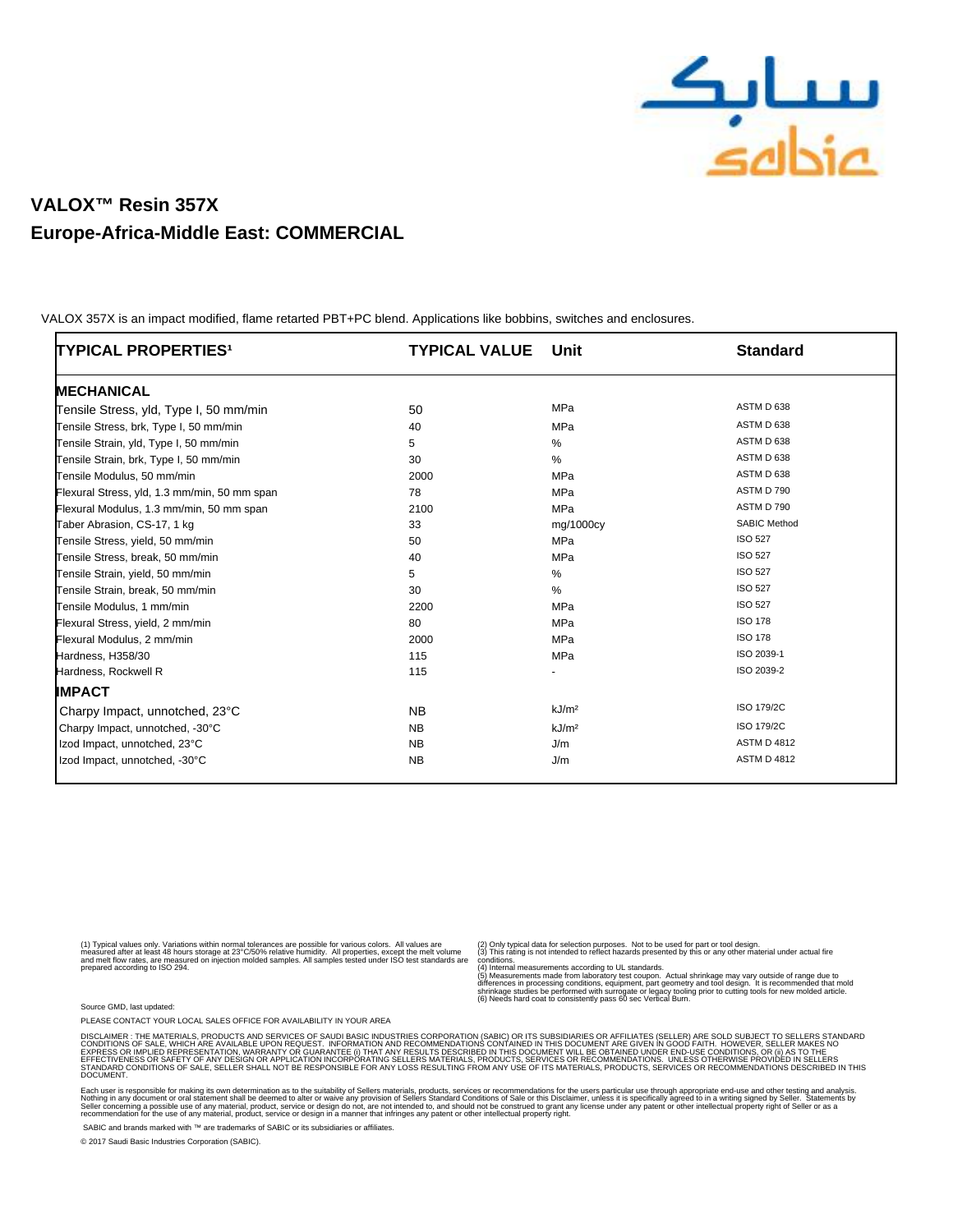

#### **Europe-Africa-Middle East: COMMERCIAL**

| TYPICAL PROPERTIES <sup>1</sup>             | <b>TYPICAL VALUE</b> | Unit                 | <b>Standard</b>    |
|---------------------------------------------|----------------------|----------------------|--------------------|
| <b>IMPACT</b>                               |                      |                      |                    |
| Izod Impact, notched, 23°C                  | 500                  | J/m                  | ASTM D 256         |
| Izod Impact, notched, 0°C                   | 190                  | J/m                  | ASTM D 256         |
| Izod Impact, notched, -30°C                 | 150                  | J/m                  | <b>ASTM D 256</b>  |
| Instrumented Impact Total Energy, 23°C      | 35                   | J                    | <b>ASTM D 3763</b> |
| Izod Impact, unnotched 80*10*4 +23°C        | <b>NB</b>            | kJ/m <sup>2</sup>    | ISO 180/1U         |
| Izod Impact, unnotched 80*10*4 -30°C        | <b>NB</b>            | kJ/m <sup>2</sup>    | ISO 180/1U         |
| Izod Impact, notched 80*10*4 +23°C          | 40                   | kJ/m <sup>2</sup>    | ISO 180/1A         |
| Izod Impact, notched 80*10*4 0°C            | 20                   | kJ/m <sup>2</sup>    | ISO 180/1A         |
| Izod Impact, notched 80*10*4 -30°C          | 15                   | kJ/m <sup>2</sup>    | ISO 180/1A         |
| Charpy 23°C, V-notch Edgew 80*10*4 sp=62mm  | 45                   | kJ/m <sup>2</sup>    | ISO 179/1eA        |
| Charpy Impact, notched, 23°C                | 40                   | kJ/m <sup>2</sup>    | ISO 179/2C         |
| Charpy -30°C, V-notch Edgew 80*10*4 sp=62mm | 20                   | kJ/m <sup>2</sup>    | ISO 179/1eA        |
| Charpy Impact, notched, -30°C               | 20                   | kJ/m <sup>2</sup>    | ISO 179/2C         |
| Charpy 23°C, Unnotch Edgew 80*10*4 sp=62mm  | <b>NB</b>            | kJ/m <sup>2</sup>    | ISO 179/1eU        |
| Charpy -30°C, Unnotch Edgew 80*10*4 sp=62mm | <b>NB</b>            | kJ/m <sup>2</sup>    | ISO 179/1eU        |
| <b>THERMAL</b>                              |                      |                      |                    |
| Vicat Softening Temp, Rate A/50             | 180                  | °C                   | <b>ASTM D 1525</b> |
| Vicat Softening Temp, Rate B/50             | 145                  | °C                   | <b>ASTM D 1525</b> |
| HDT, 0.45 MPa, 3.2 mm, unannealed           | 130                  | °C                   | ASTM D 648         |
| HDT, 1.82 MPa, 3.2mm, unannealed            | 85                   | °C                   | ASTM D 648         |
| CTE, -40°C to 40°C, flow                    | 9.18E-05             | $1$ <sup>o</sup> $C$ | <b>ASTM E 831</b>  |
| CTE, -40°C to 40°C, xflow                   | 8.4E-05              | $1$ /°C              | <b>ASTM E 831</b>  |
| <b>Thermal Conductivity</b>                 | 0.17                 | W/m-°C               | ISO 8302           |
| CTE, 23°C to 80°C, flow                     | $1.E-04$             | $1$ <sup>o</sup> $C$ | ISO 11359-2        |

(1) Typical values only. Variations within normal tolerances are possible for various colors. All values are<br>measured after at least 48 hours storage at 23°C/50% relative humidity. All properties, except the melt volume<br>an

(2) Only typical data for selection purposes. Not to be used for part or tool design. (3) This rating is not intended to reflect hazards presented by this or any other material under actual fire

conditions.<br>(4) Internal measurements according to UL standards.<br>(5) Measurements made from laboratory test coupon. Actual shrinkage may vary outside of range due to<br>stifferences in processing conditions, equipment, part g

#### Source GMD, last updated:

PLEASE CONTACT YOUR LOCAL SALES OFFICE FOR AVAILABILITY IN YOUR AREA

DISCLAMER : THE MATERIALS, PRODUCTS AND SERVICES OF SAUDI BASIC MDUSTRIES CORPORATION (SABIC) OR ITS SUASIDIARD<br>CONDITIONS OF SALE, WHICH ARE AVAILABLE UPON REQUEST. INFORMATION AND RECOMMENDATIONS CONTAINED IN ITS INSURSE DOCUMENT.

Each user is responsible for making its own determination as to the suitablity of Seller s materials, products, services or recommendations for the user s particular use through appropriate end-use.<br>Nothing in any document

SABIC and brands marked with ™ are trademarks of SABIC or its subsidiaries or affiliates.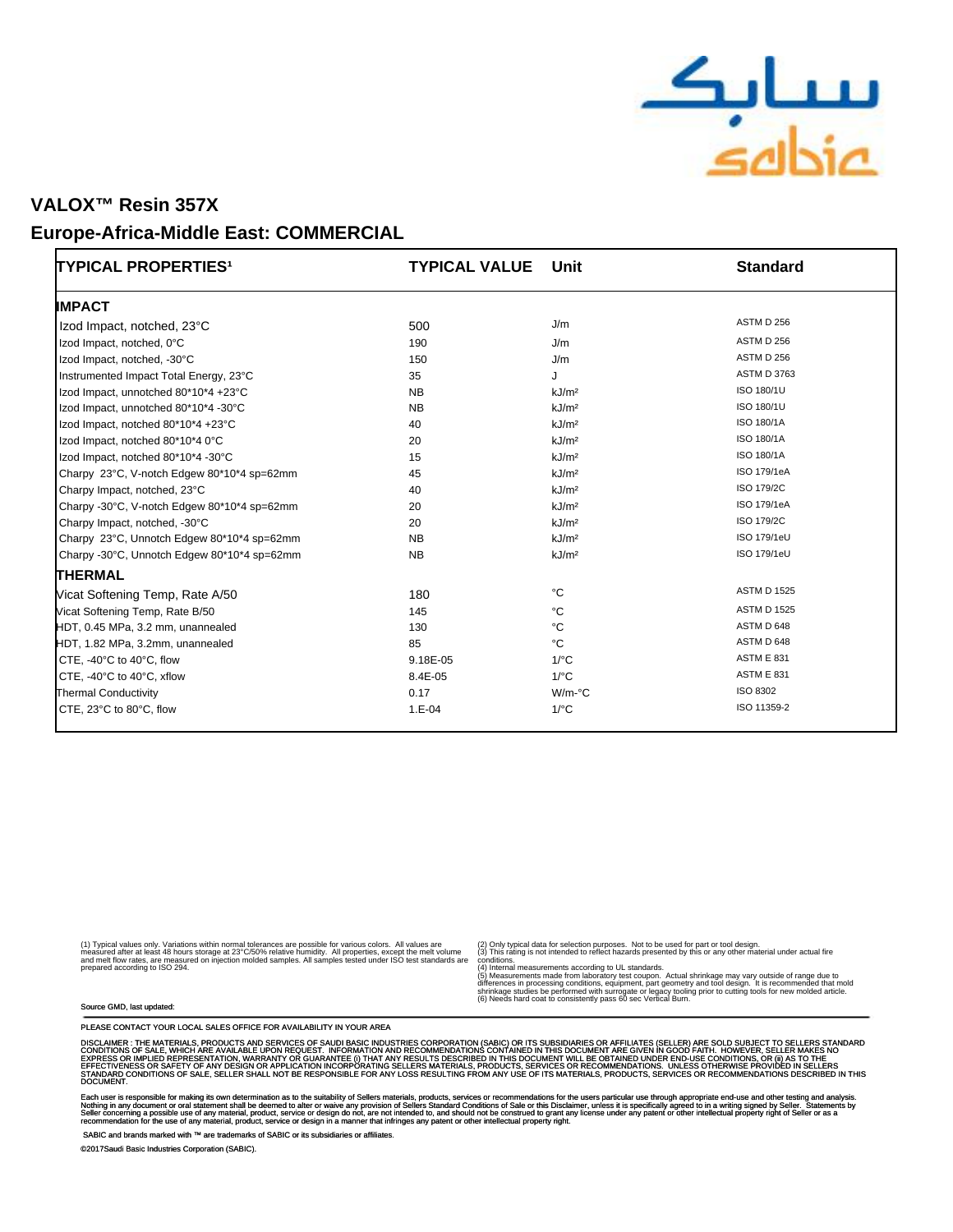

### Europe-Africa-Middle East: COMMERCIAL

| TYPICAL PROPERTIES <sup>1</sup>              | <b>TYPICAL VALUE</b> | Unit                 | <b>Standard</b>     |
|----------------------------------------------|----------------------|----------------------|---------------------|
| <b>THERMAL</b>                               |                      |                      |                     |
| CTE, 23°C to 80°C, xflow                     | $1.E-04$             | $1$ <sup>o</sup> $C$ | ISO 11359-2         |
| Ball Pressure Test, 125°C +/- 2°C            | <b>PASSES</b>        |                      | IEC 60695-10-2      |
| Vicat Softening Temp, Rate A/50              | 180                  | °C                   | <b>ISO 306</b>      |
| Vicat Softening Temp, Rate B/50              | 145                  | °C                   | <b>ISO 306</b>      |
| Vicat Softening Temp, Rate B/120             | 150                  | $^{\circ}$ C         | <b>ISO 306</b>      |
| HDT/Be, 0.45MPa Edgew 120*10*4 sp=100mm      | 135                  | $^{\circ}C$          | ISO 75/Be           |
| HDT/Ae, 1.8 MPa Edgew 120*10*4 sp=100mm      | 85                   | $^{\circ}$ C         | ISO 75/Ae           |
| HDT/Bf, 0.45 MPa Flatw 80*10*4 sp=64mm       | 130                  | °C                   | ISO 75/Bf           |
| HDT/Af, 1.8 MPa Flatw 80*10*4 sp=64mm        | 85                   | °C                   | <b>ISO 75/Af</b>    |
| Relative Temp Index, Elec                    | 120                  | $^{\circ}$ C         | <b>UL 746B</b>      |
| Relative Temp Index, Mech w/impact           | 120                  | $^{\circ}$ C         | <b>UL 746B</b>      |
| Relative Temp Index, Mech w/o impact         | 140                  | °C                   | <b>UL 746B</b>      |
| <b>PHYSICAL</b>                              |                      |                      |                     |
| <b>Specific Gravity</b>                      | 1.34                 |                      | ASTM D 792          |
| Mold Shrinkage on Tensile Bar, flow (2) (5)  | $1.1 - 1.8$          | %                    | <b>SABIC Method</b> |
| Mold Shrinkage, flow, 3.2 mm (5)             | $1 - 1.4$            | %                    | <b>SABIC Method</b> |
| Mold Shrinkage on Tensile Bar, xflow (2) (5) | $0.9 - 1.8$          | $\%$                 | <b>SABIC Method</b> |
| Melt Flow Rate, 250°C/5.0 kgf                | 9.6                  | $q/10$ min           | <b>ASTM D 1238</b>  |
| Melt Flow Rate, 265°C/5.0 kgf                | 13                   | $q/10$ min           | <b>ASTM D 1238</b>  |
| Melt Flow Rate, 266°C/5.0 kgf                | 13                   | $g/10$ min           | <b>ASTM D 1238</b>  |
| Density                                      | 1.34                 | g/cm <sup>3</sup>    | ISO 1183            |
| Water Absorption, (23°C/sat)                 | 0.5                  | $\%$                 | <b>ISO 62</b>       |
| Moisture Absorption (23°C / 50% RH)          | 0.15                 | $\%$                 | ISO 62              |
| Melt Volume Rate, MVR at 250°C/5.0 kg        | 8                    | $cm3/10$ min         | ISO 1133            |
| Melt Volume Rate, MVR at 265°C/5.0 kg        | 10                   | $cm3/10$ min         | ISO 1133            |
| Melt Viscosity, 260°C, 1500 sec-1            | 310                  | Pa-s                 | ISO 11443           |
| <b>ELECTRICAL</b>                            |                      |                      |                     |
| <b>Volume Resistivity</b>                    | $>1.E+15$            | Ohm-cm               | ASTM D 257          |

(1) Typical values only. Variations within normal tolerances are possible for various colors. All values are<br>measured after at least 48 hours storage at 23°C/50% relative humidity. All properties, except the melt volume<br>an

(2) Only typical data for selection purposes. Not to be used for part or tool design. (3) This rating is not intended to reflect hazards presented by this or any other material under actual fire

conditions.<br>(4) Internal measurements according to UL standards.<br>(5) Measurements made from laboratory test coupon. Actual shrinkage may vary outside of range due to<br>stifferences in processing conditions, equipment, part g

Source GMD, last updated:

PLEASE CONTACT YOUR LOCAL SALES OFFICE FOR AVAILABILITY IN YOUR AREA

DISCLAIMER : THE MATERIALS, PRODUCTS AND SERVICES OF SAUDI BASIC INDUSTRIES CORPORATION (SABIC) OR ITS SUBSIDIARDET IN GOOD TO ENCLONGER IN GOOD FAIT. IS SUIT AND TO SUIT AND TO SUIT AN<br>CONDITIONS OF SALE, WHICH ARE AVAILA DOCUMENT.

Each user is responsible for making its own determination as to the suitablity of Seller s materials, products, services or recommendations for the user s particular use through appropriate end-use. And the seculion in a w

SABIC and brands marked with ™ are trademarks of SABIC or its subsidiaries or affiliates.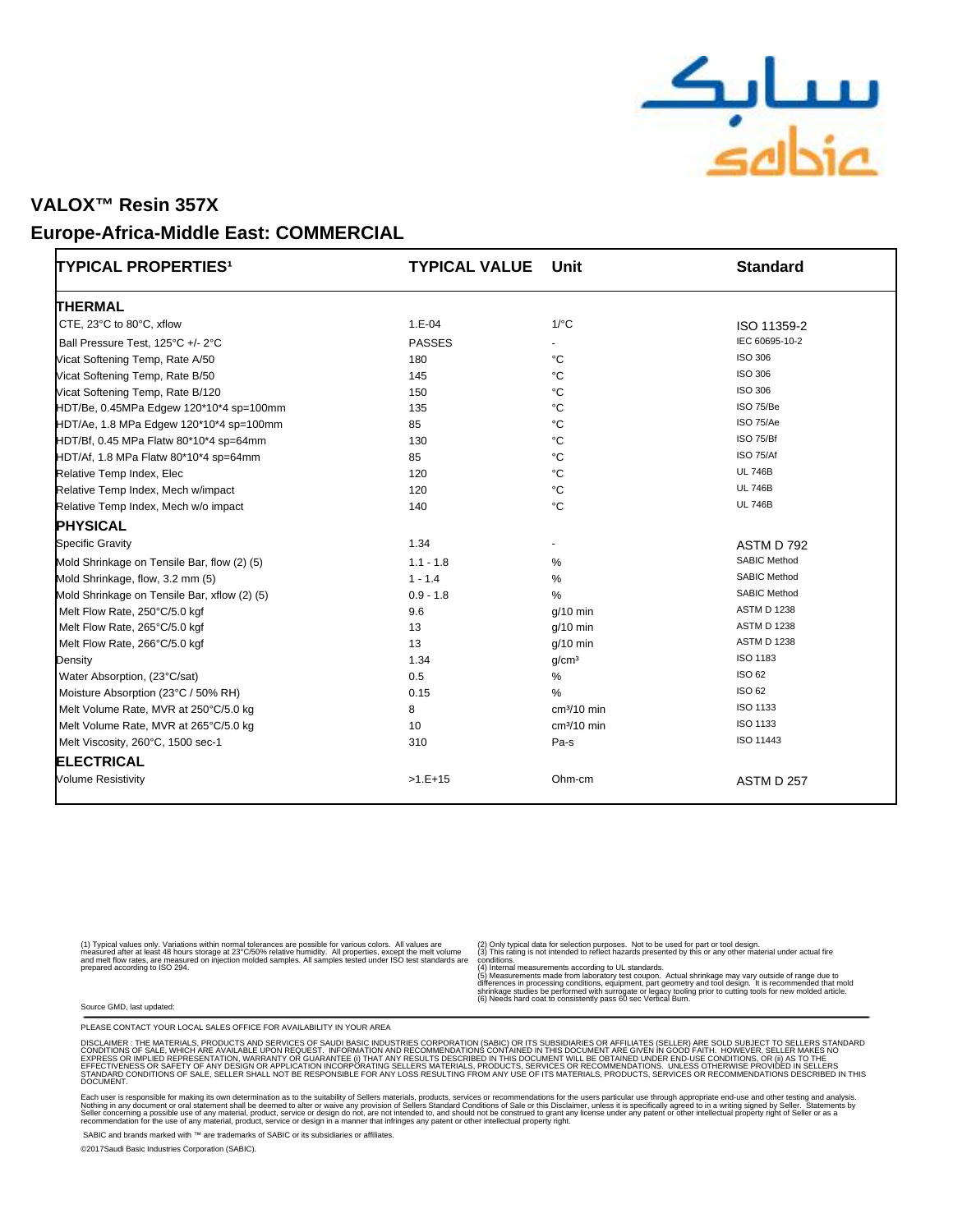

#### **Europe-Africa-Middle East: COMMERCIAL**

| <b>TYPICAL PROPERTIES<sup>1</sup></b>         | <b>TYPICAL VALUE</b> | Unit     | <b>Standard</b> |
|-----------------------------------------------|----------------------|----------|-----------------|
| <b>ELECTRICAL</b>                             |                      |          |                 |
| Dielectric Strength, in oil, 1.6 mm           | 25                   | kV/mm    | ASTM D 149      |
| Dielectric Strength, in oil, 3.2 mm           | 17                   | kV/mm    | ASTM D 149      |
| Relative Permittivity, 1 MHz                  | 3                    |          | ASTM D 150      |
| Dissipation Factor, 1 MHz                     | 0.013                |          | ASTM D 150      |
| Arc Resistance, Tungsten {PLC}                | 6                    | PLC Code | ASTM D 495      |
| Hot Wire Ignition {PLC)                       | 3                    | PLC Code | <b>UL 746A</b>  |
| High Voltage Arc Track Rate {PLC}             | 3                    | PLC Code | <b>UL 746A</b>  |
| High Ampere Arc Ign, surface {PLC}            | $\Omega$             | PLC Code | <b>UL 746A</b>  |
| Comparative Tracking Index (UL) {PLC}         | 3                    | PLC Code | <b>UL 746A</b>  |
| <b>Volume Resistivity</b>                     | $>1.E+15$            | Ohm-cm   | IEC 60093       |
| Surface Resistivity, ROA                      | $>1.E+15$            | Ohm      | IEC 60093       |
| Dielectric Strength, in oil, 0.8 mm           | 34                   | kV/mm    | IEC 60243-1     |
| Dielectric Strength, in oil, 1.6 mm           | 25                   | kV/mm    | IEC 60243-1     |
| Dielectric Strength, in oil, 3.2 mm           | 17                   | kV/mm    | IEC 60243-1     |
| Relative Permittivity, 1 MHz                  | 3                    |          | IEC 60250       |
| Dissipation Factor, 50/60 Hz                  | 0.002                |          | IEC 60250       |
| Dissipation Factor, 1 MHz                     | 0.0013               |          | IEC 60250       |
| <b>Comparative Tracking Index</b>             | 225                  | $\vee$   | IEC 60112       |
| Comparative Tracking Index, M                 | 100                  | V        | IEC 60112       |
| Relative Permittivity, 50/60 Hz               | 3                    |          | IEC 60250       |
| <b>FLAME CHARACTERISTICS</b>                  |                      |          |                 |
| UL Recognized, 94V-0 Flame Class Rating (3)   | 0.75                 | mm       | <b>UL 94</b>    |
| UL Recognized, 94-5VA Rating (3)              | 2.5                  | mm       | <b>UL 94</b>    |
| Glow Wire Flammability Index 960°C, passes at | 1                    | mm       | IEC 60695-2-12  |
| Glow Wire Ignitability Temperature, 1.0 mm    | 825                  | °C       | IEC 60695-2-13  |
| Glow Wire Ignitability Temperature, 2.0 mm    | 725                  | °C       | IEC 60695-2-13  |
| Glow Wire Ignitability Temperature, 3.0 mm    | 700                  | °C       | IEC 60695-2-13  |

(1) Typical values only. Variations within normal tolerances are possible for various colors. All values are<br>measured after at least 48 hours storage at 23°C/50% relative humidity. All properties, except the melt volume<br>an

(2) Only typical data for selection purposes. Not to be used for part or tool design. (3) This rating is not intended to reflect hazards presented by this or any other material under actual fire

conditions.<br>(4) Internal measurements according to UL standards.<br>(5) Measurements made from laboratory test coupon. Actual shrinkage may vary outside of range due to<br>stifferences in processing conditions, equipment, part g

Source GMD, last updated:

PLEASE CONTACT YOUR LOCAL SALES OFFICE FOR AVAILABILITY IN YOUR AREA

DISCLAIMER : THE MATERIALS, PRODUCTS AND SERVICES OF SAUDI BASIC INDUSTRIES CORPORATION (SABIC) OR ITS SUBSIDIARDET IN GOOD TO ENCLONGER IN GOOD FAIT. IS SUIT AND TO SUIT AND TO SUIT AN<br>CONDITIONS OF SALE, WHICH ARE AVAILA DOCUMENT.

Each user is responsible for making its own determination as to the suitablity of Seller s materials, products, services or recommendations for the user s particular use through appropriate end-use. And the seculion in a w

SABIC and brands marked with ™ are trademarks of SABIC or its subsidiaries or affiliates.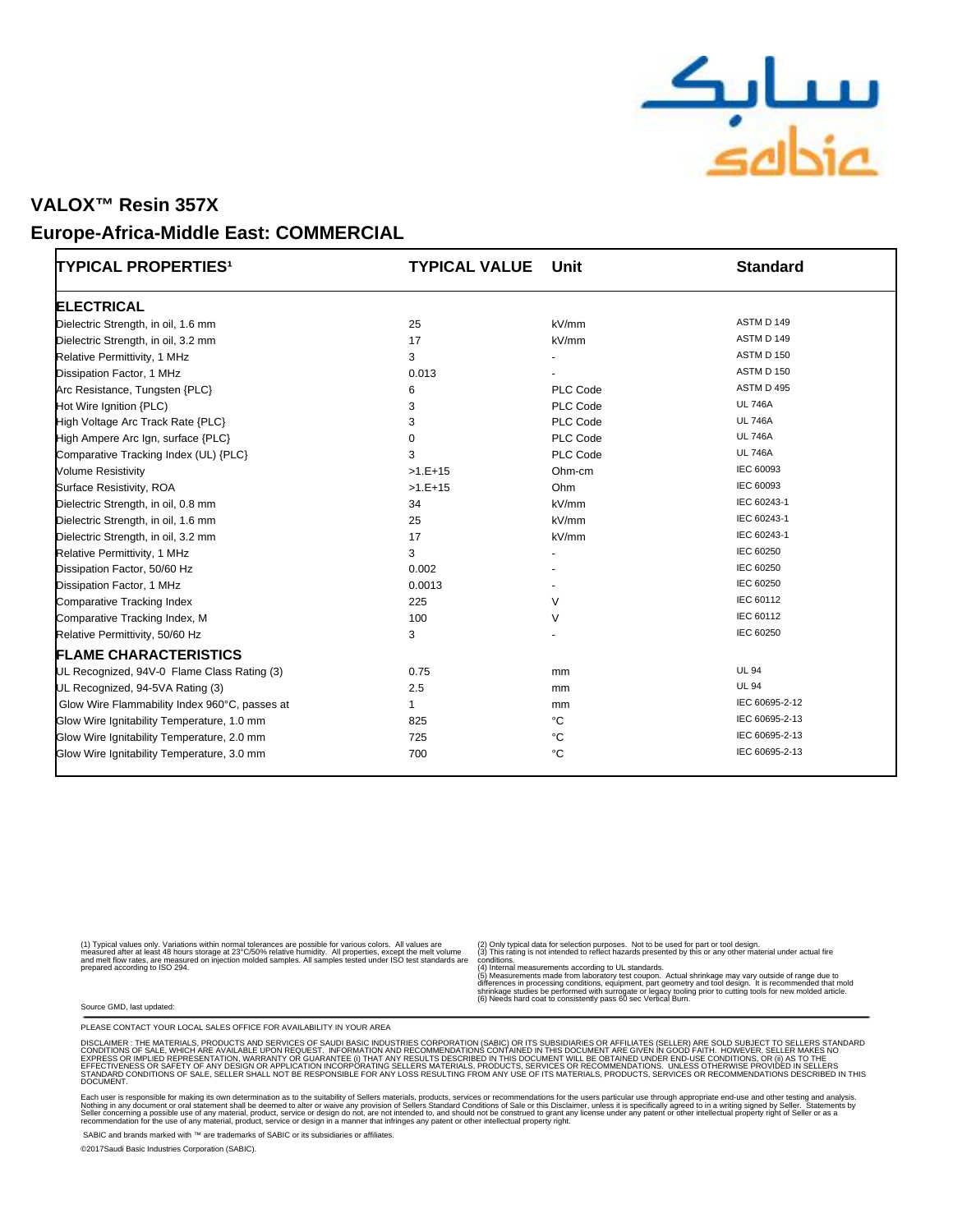

### **Europe-Africa-Middle East: COMMERCIAL**

| <b>TYPICAL PROPERTIES<sup>1</sup></b>              | <b>TYPICAL VALUE</b> Unit | <b>Standard</b>      |
|----------------------------------------------------|---------------------------|----------------------|
| <b>FLAME CHARACTERISTICS</b><br>Oxygen Index (LOI) | 30                        | %<br><b>ISO 4589</b> |

(1) Typical values only. Variations within normal tolerances are possible for various colors. All values are<br>measured after at least 48 hours storage at 23°C/50% relative humidity. All properties, except the melt volume<br>an

(2) Only typical data for selection purposes. Not to be used for part or tool design. (3) This rating is not intended to reflect hazards presented by this or any other material under actual fire

conditions.<br>(4) Internal measurements according to UL standards.<br>(5) Measurements made from laboratory test coupon. Actual shrinkage may vary outside of range due to<br>stifferences in processing conditions, equipment, part g

Source GMD, last updated:

PLEASE CONTACT YOUR LOCAL SALES OFFICE FOR AVAILABILITY IN YOUR AREA

DISCLAIMER : THE MATERIALS, PRODUCTS AND SERVICES OF SAUDI BASIC INDUSTRIES CORPORATION (SABIC) OR ITS SUBSIDIARDET IN GOOD TO ENCLONGER IN GOOD FAIT. IS SUIT AND TO SUIT AND TO SUIT AN<br>CONDITIONS OF SALE, WHICH ARE AVAILA DOCUMENT.

Each user is responsible for making its own determination as to the suitablity of Seller s materials, products, services or recommendations for the user s particular use through appropriate end-use. And the seculion in a w

SABIC and brands marked with ™ are trademarks of SABIC or its subsidiaries or affiliates.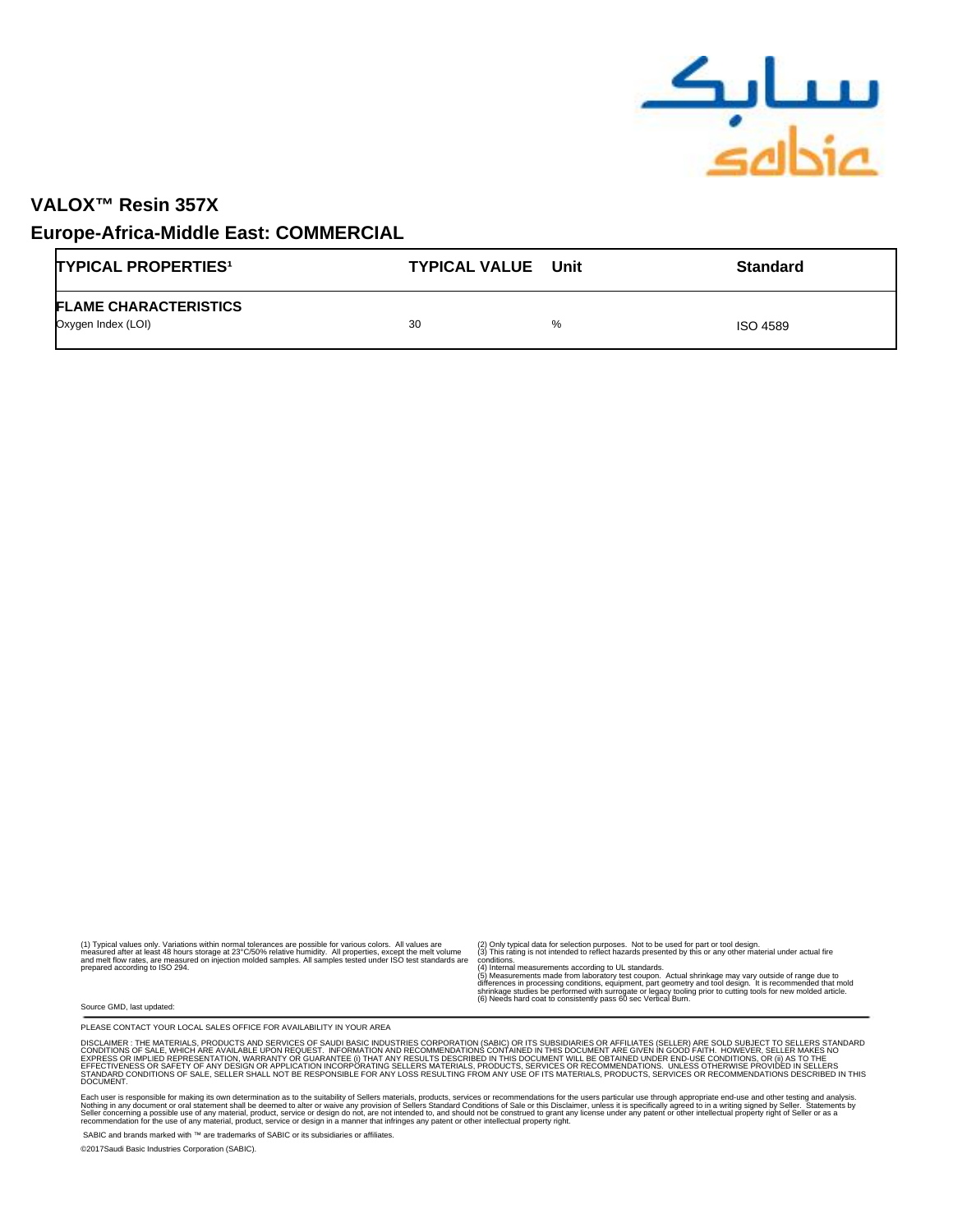

#### **Europe-Africa-Middle East: COMMERCIAL**

| <b>PROCESSING PARAMETERS</b> | <b>TYPICAL VALUE</b> | Unit |  |
|------------------------------|----------------------|------|--|
| <b>Injection Molding</b>     |                      |      |  |
| <b>Drying Temperature</b>    | 110 - 120            | °C   |  |
| Drying Time                  | $2 - 4$              | hrs  |  |
| Maximum Moisture Content     | 0.02                 | %    |  |
| <b>Melt Temperature</b>      | 250 - 270            | °C   |  |
| Nozzle Temperature           | 240 - 260            | °C   |  |
| Front - Zone 3 Temperature   | $245 - 265$          | °C   |  |
| Middle - Zone 2 Temperature  | 240 - 255            | °C   |  |
| Rear - Zone 1 Temperature    | 230 - 245            | °C   |  |
| <b>Hopper Temperature</b>    | $40 - 60$            | °C   |  |
| Mold Temperature             | $40 - 100$           | °C   |  |

(1) Typical values only. Variations within normal tolerances are possible for various colors. All values are<br>measured after at least 48 hours storage at 23°C/50% relative humidity. All properties, except the melt volume<br>an

(2) Only typical data for selection purposes. Not to be used for part or tool design. (3) This rating is not intended to reflect hazards presented by this or any other material under actual fire

conditions.<br>(4) Internal measurements according to UL standards.<br>(5) Measurements made from laboratory test coupon. Actual shrinkage may vary outside of range due to<br>stifferences in processing conditions, equipment, part g

Source GMD, last updated:

PLEASE CONTACT YOUR LOCAL SALES OFFICE FOR AVAILABILITY IN YOUR AREA

DISCLAIMER : THE MATERIALS, PRODUCTS AND SERVICES OF SAUDI BASIC INDUSTRIES CORPORATION (SABIC) OR ITS SUBSIDIARDET IN GOOD TO ENCLONGER IN GOOD FAIT. IS SUIT AND TO SUIT AND TO SUIT AN<br>CONDITIONS OF SALE, WHICH ARE AVAILA DOCUMENT.

Each user is responsible for making its own determination as to the suitablity of Seller s materials, products, services or recommendations for the user s particular use through appropriate end-use. And the seculion in a w

SABIC and brands marked with ™ are trademarks of SABIC or its subsidiaries or affiliates.